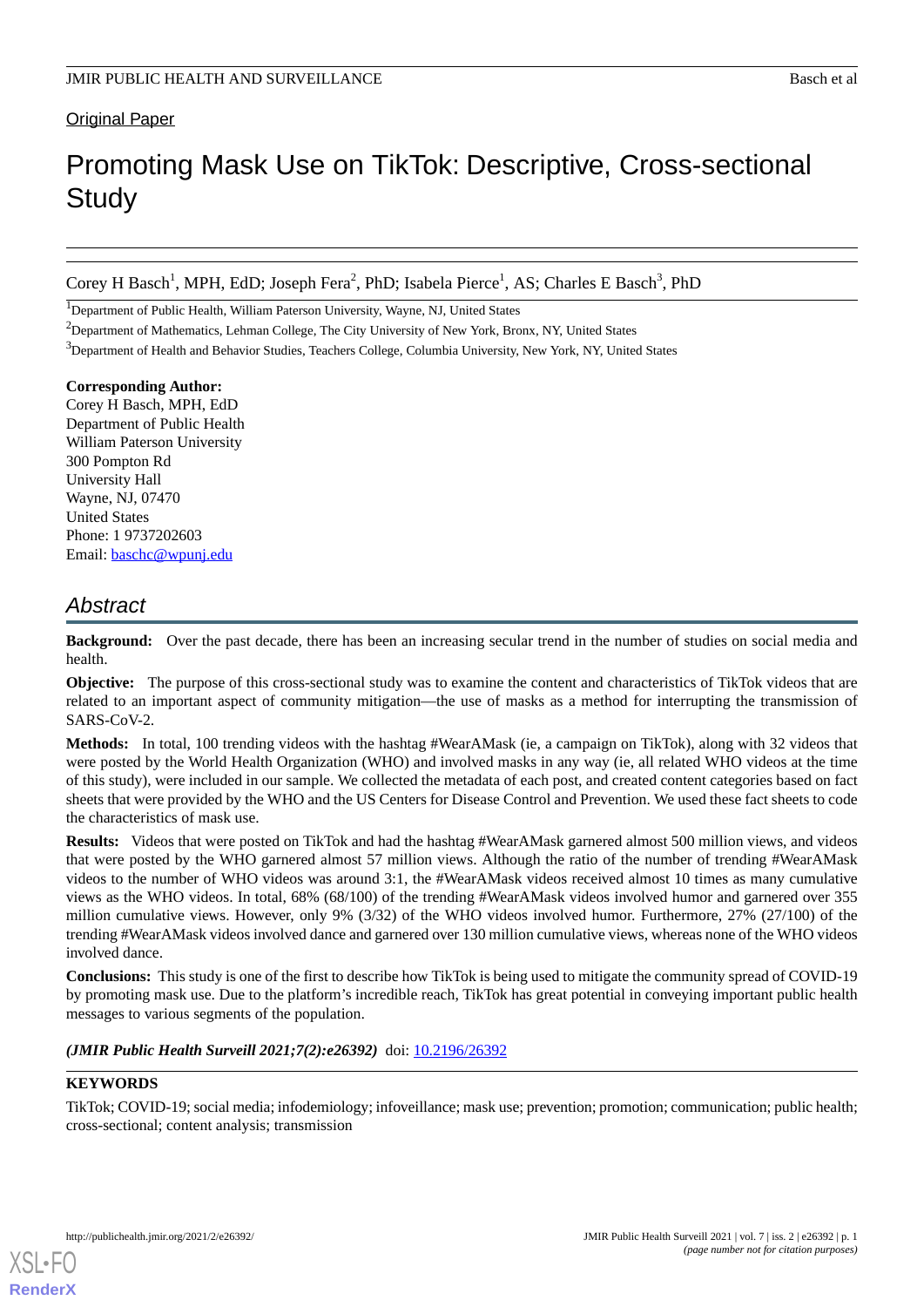#### JMIR PUBLIC HEALTH AND SURVEILLANCE **Basical Superintent and Superintent and Superintent and Superintent and Superintent and Superintent and Superintent and Superintent and Superintent and Superintent and Superintent and S**

# *Introduction*

As of November 30, 2020, there have been 62,363,527 COVID-19 cases and 1,456,687 deaths from COVID-19, and 13,082,877 cases and 263,946 deaths have been reported in the United States [[1\]](#page-4-0). As with all emerging infectious disease outbreaks, public health messages have become centrally important. In fact, researchers have created infectious disease transmission models that are based on media influence–related data [\[2\]](#page-4-1). The sheer volume of information that is being generated throughout the COVID-19 pandemic has been classified as an "infodemic" by the World Health Organization (WHO) [[3\]](#page-4-2). This influx of information (ie, correct information and incorrect/misleading information) can cause confusion, negate mitigation efforts [\[4\]](#page-4-3), and result in serious negative consequences [\[5](#page-4-4),[6\]](#page-4-5). Members of the general public rely on different outlets for obtaining information. Recent studies have indicated that those who mostly rely on national news outlets believe that media coverage is largely accurate [[7](#page-4-6)]. However, national news varies in content and focus; often presents information that is based on the different contexts of pandemics [[8](#page-4-7)[,9](#page-4-8)]; and at times, fails to capitalize on the opportunity to promote infection prevention techniques and coping strategies [[8\]](#page-4-7). During the time when newspaper content was filled with information on COVID-19, popular social media outlets also began to provide information about the disease [[10-](#page-4-9)[14](#page-4-10)].

The majority of Americans who use the internet have, in part, done so to find web-based health information [\[15](#page-5-0)]. In a survey of US adults, 18% of participants (ie, in a sample of younger people who were generally unconcerned with political news) relied on social media as their customary source of news [[15\]](#page-5-0). However, only 37% of these participants reported that they monitored news about the COVID-19 pandemic very closely, and over half (57%) of all participants reported that they have seen information about COVID-19 that seemed to be "completely made up" [\[15](#page-5-0)]. Social media is incredibly popular in the United States, as roughly 70% of the public has reported that they use some type of social media platform during their typical daily routines [\[16](#page-5-1)]. Prior to the COVID-19 pandemic, researchers raised questions about the proliferation of misinformation during public health emergencies [[17-](#page-5-2)[20\]](#page-5-3), and one study on social media concluded that falsities spread more rapidly than the truth [[21\]](#page-5-4). Several social media platforms have taken measures (eg, filtering posts from untrustworthy websites) for addressing concerns about the potentially harmful effects of misleading or incorrect information [[22,](#page-5-5)[23](#page-5-6)].

Public health professionals, agencies, and organizations have made efforts to use social media platforms to share information, or have partnered with popular members of these platforms to disseminate messages. One such effort has been promoting mask use on TikTok [\[24](#page-5-7)]. TikTok is a popular social media platform with approximately 800 million users worldwide and over 30 million users in the United States [[25\]](#page-5-8). TikTok allows users to post 15-second or 60-second videos that are generally oriented toward entertainment. Roughly 42% of TikTok users are aged 18-24 years, and about 27% of frequent users are aged 13-17 years. As of November 12, 2020, 410 people in the United States aged between 15 and 24 years have died due to

COVID-19 [\[26](#page-5-9)]. Although the incidence rate of such deaths is higher among people aged ≥25 years, studies have confirmed that younger individuals can transmit SARS-CoV-2 [\[27](#page-5-10),[28\]](#page-5-11).

Over the past decade, there has been an increasing secular trend in the number of studies on social media and health, as indexed by the National Library of Medicine. Yet on December 5, 2020, a web-based search for the keyword "TikTok" only yielded 13 results, of which 4 were studies that focused on COVID-19. The purpose of this study was to examine the content and characteristics of TikTok videos that relate to an important aspect of community mitigation—the use of masks as a method for interrupting the transmission of SARS-CoV-2.

# *Methods*

The methods that we used in this study mirror those that were used in a prior study on TikTok and COVID-19 [[10\]](#page-4-9). However, our study focused exclusively on the use of TikTok as an infection prevention tool for promoting mask use and mitigating the airborne transmission of SARS-CoV-2. On November 3, 2020, we identified 100 trending TikTok videos that used the hashtag #WearAMask, which is a campaign on TikTok that encourages mask use [\[29](#page-5-12),[30\]](#page-5-13). In addition, our sample included all WHO videos that mentioned masks (n=32). The WHO has approximately 2.7 million followers on TikTok; however, unlike the TikTok users in the #WearAMask campaign, the WHO's followers are not represented by a hashtag. The reason our study was structured in this way was so that we could compare TikTok posts that used the most popular mask-promoting hashtag at the time of this study (ie, consumer-driven posts), with those from the most popular nongovernmental organization at the time of this study [\[31](#page-5-14)] (ie, professionally driven posts). Thus, the videos that we analyzed in this study represented consumer and professional interests for the same topic.

We conducted various quantitative data collection and analysis methods. Content categories were created by using fact sheets about mask use, which were provided by the WHO and the US Centers for Disease Control and Prevention [\[32](#page-5-15),[33\]](#page-5-16). Furthermore, we collected the metadata of each post, which included the date of the post; the number of views, likes, and comments; whether the post was in English or Spanish; the gender of the individual(s) in the video; whether the video included consumers (ie, members of the general public) or professionals (ie, doctors, registered nurses, public health professionals, etc); and whether the video involved dance, music, or humor. It is important to note that videos with the hashtag #WearAMask reported the exact number of views, while WHO videos reported a rounded number of views. Although these view counts were nuanced, we chose to report them as they appeared on TikTok, so as to not lose data. We also noted whether metadata characteristics or a mask appeared within the first 15 seconds of a video, whether the specific hashtag #WearAMask was mentioned or displayed in a video's description, and whether an image of a mask or the word "mask" appeared in a video's thumbnail. With regard to coding, we determined whether a video mentioned the following information: the hashtag #WearAMask, the correct use of a mask, the ramifications of improper mask use, guidelines for

 $XS$ -FO **[RenderX](http://www.renderx.com/)**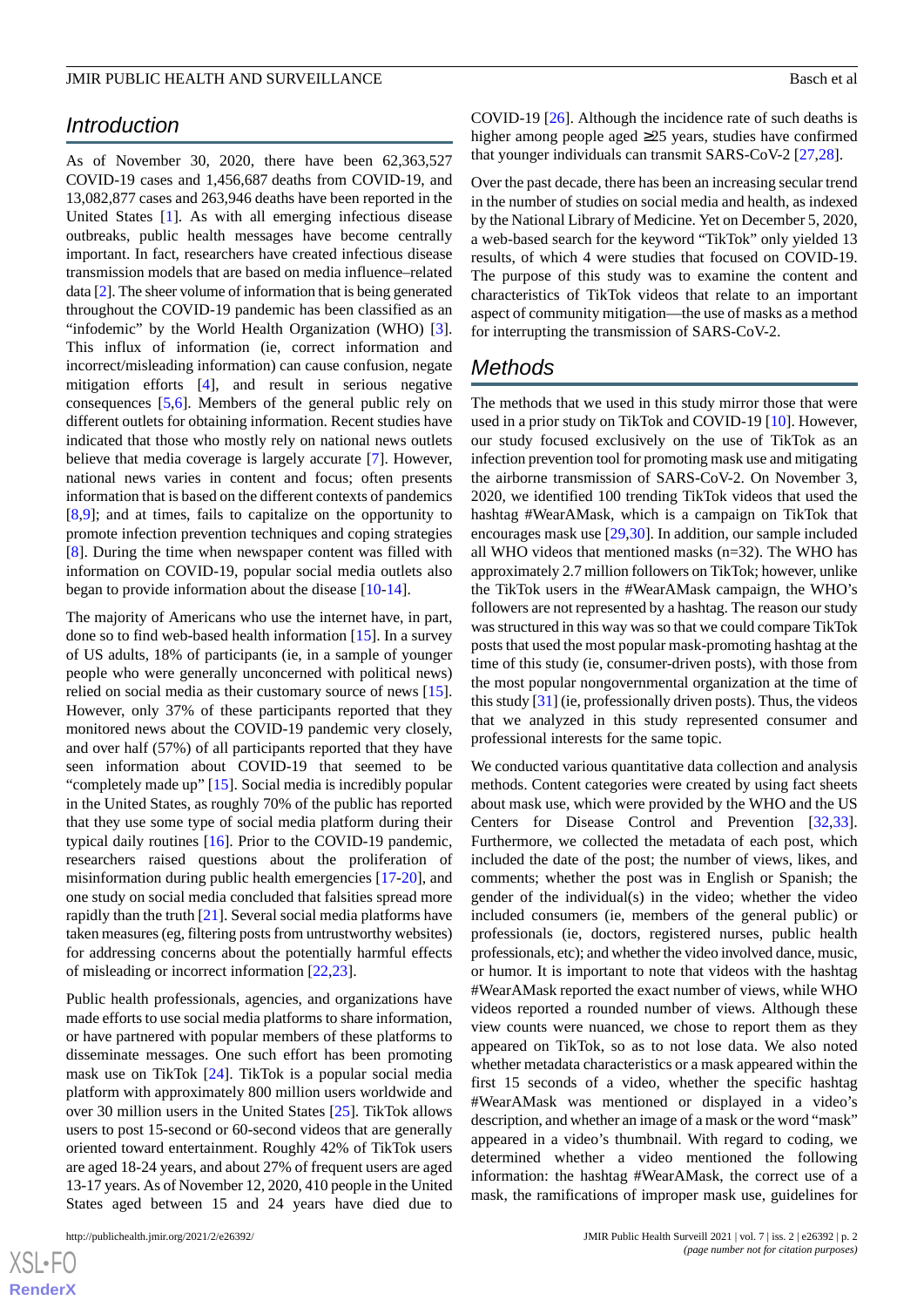### JMIR PUBLIC HEALTH AND SURVEILLANCE **Basical Superintent and Superintent and Superintent and Superintent and Superintent and Superintent and Superintent and Superintent and Superintent and Superintent and Superintent and S**

using fabric masks, the necessity of masks for people who do not practice social distancing, the importance of using a mask to prevent infection, three-layer masks, and comparisons among different types of masks. To establish interrater readability, one author (ie, IP) recorded the content of all included videos, and another author (ie, CHB) coded the content of a random sample of 20 videos. The agreement of the coded data was excellent  $(\kappa=0.98)$ . Data analysis involved the calculation of descriptive statistics, which included frequencies and percentages. Since this study did not involve human subjects, it was not reviewed by the institutional review board at William Paterson University, as per their protocol. This study was also deemed exempt for review by the Teachers College, Columbia University Institutional Review Board.

# *Results*

A total of 132 TikTok videos were analyzed in this study. Of these 132 videos, 100 (75.8%) used the hashtag #WearAMask and garnered 494,824,395 views, and 32 (24.2%) were posted by the WHO and garnered almost 57 million views. Although the ratio of the number of trending #WearAMask videos to the number of WHO videos was 3:1, the #WearAMask videos received almost 10 times as many cumulative views as the WHO videos.

A total of 68% (68/100) of the trending #WearAMask videos involved humor and garnered over 355 million cumulative views, but only 9% (3/32) of the WHO videos involved humor. Additionally, while 27% (27/100) of the trending #WearAMask videos involved dance and garnered over 130 million cumulative views, none of the WHO videos involved dance. With regard to the trending #WearAMask videos, the proportion of videos was generally consistent with the proportion of cumulative views. With regard to the WHO videos, there were several notable differences. For example, while proper mask use was shown in 8 of the 32 WHO videos (25%), these videos received more than 75% (43,148,900/56,874,200, 75.87%) of the cumulative views. Additionally, while 15 of the 32 WHO videos

(47%) mentioned wearing a mask, these videos received over 82% (47,049,700/56,874,200, 82.73%) of the cumulative views. In contrast, while 22 of the 32 WHO videos (69%) used music, these videos received less than 20% (10,534,400/56,874,200, 18.52%) of the cumulative views. Furthermore, although almost half of the WHO videos (15/32, 47%) mentioned that masks were essential infection prevention tools and garnered over 44 million views, this was not mentioned in a great majority of trending #WearAMask videos [\(Table 1\)](#page-3-0).

Although our observations show how the presence of certain characteristics was associated with the number of cumulative views, independent 1-tailed *t* tests ( $\alpha$ =.05) did not indicate whether these characteristics (ie, the use of dance, the use of music, mentions of wearing a mask, mentions of proper mask use, and mentions of masks as an essential infection prevention tool) led to higher view count averages. The tests we conducted for all videos and video categories returned *P* values of >.05. The presence of humor however had a marginal statistical effect *(P=.*052); videos that involved humor had an average view count of 5,010,849, while those that did not involve humor had an average view count of 3,211,939.

Of the 132 videos, 2 (1.5%) were recorded in English, 1 (0.8%) was recorded in Spanish, and 1 (0.8%) was recorded in both English and Spanish. The video that was recorded in Spanish had 4,600,000 views, and the video that was recorded in both English and Spanish had 3,500,000 views. Overall, 40.9% (54/132) of the videos only featured females, 32.6% (43/132) only featured males, and 16.7% (22/132) featured both.

Videos that used humor collectively received over 70% (66,329,979/92,922,611; 71.38%) of the total likes and over 75% (683,822/897,252; 76.21%) of the total comments.

Furthermore, although almost half of the WHO videos (15/32, 47%) mentioned that masks were essential infection prevention tools and garnered over 44 million views, this was not mentioned in a great majority (16/100, 16%) of trending #WearAMask videos ([Table 1](#page-3-0).)

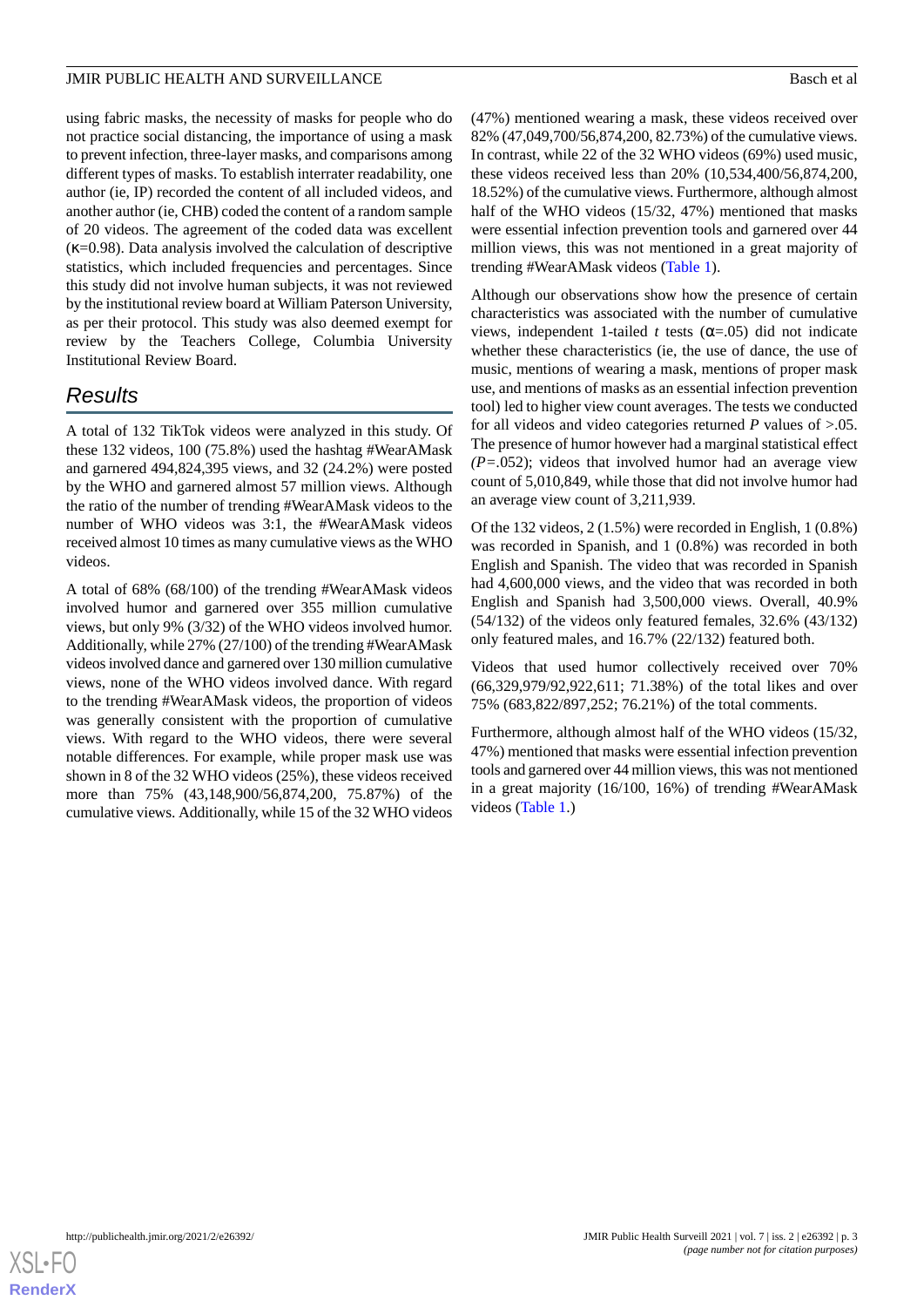### JMIR PUBLIC HEALTH AND SURVEILLANCE **Basch et al.** Basch et al.

<span id="page-3-0"></span>**Table 1.** Observed characteristics, content, and view count of 132 TikTok videos (ie, 100 videos with the #WearAMask hashtag and 32 videos created by the World Health Organization).

| Variables                                                                                                    | #WearAMask videos (n=100) |                                            | World Health Organization videos (n=32) |                                                |
|--------------------------------------------------------------------------------------------------------------|---------------------------|--------------------------------------------|-----------------------------------------|------------------------------------------------|
|                                                                                                              |                           | Number of videos, n Number of views, n (%) |                                         | Number of videos, $n$ Number of views, $n$ (%) |
| Total                                                                                                        | 100                       | 494,824,395 (89.69) <sup>a</sup>           | 32                                      | 56,874,200 (10.31) <sup>a</sup>                |
| <b>Video characteristics</b>                                                                                 |                           |                                            |                                         |                                                |
| Used dance                                                                                                   | 27                        | 130,480,395 (26.37)                        | $\boldsymbol{0}$                        | 0(0)                                           |
| Used music                                                                                                   | 58                        | 284, 671, 795 (57.53)                      | 22                                      | 10,534,400 (18.52)                             |
| Used humor                                                                                                   | 68                        | 355, 304, 595 (71.8)                       | 3                                       | 465,700 (0.82)                                 |
| Mentioned or showed a mask in the first 15<br>seconds                                                        | 59                        | 240,836,695 (48.67)                        | 27                                      | 55,412,700 (97.43)                             |
| Mentioned #WearAMask in the video's<br>description                                                           | 100                       | 494,824,395 (100)                          | 8                                       | 938,100 (1.65)                                 |
| Contained the word "mask," an image of a<br>mask, or an image of a person wearing a<br>mask in the thumbnail | 42                        | 161, 267, 595 (32.59)                      | 21                                      | 46,288,200 (81.39)                             |
| <b>Video content</b>                                                                                         |                           |                                            |                                         |                                                |
| Used the term "wear a mask"                                                                                  | 10                        | 31,583,695 (6.38)                          | 15                                      | 47,049,700 (82.73)                             |
| Proper mask use                                                                                              | 11                        | 58,226,495 (11.77)                         | 8                                       | 43,148,900 (75.87)                             |
| Improper mask use                                                                                            | 4                         | 9,974,400 (2.02)                           | 1                                       | 84,000 (0.15)                                  |
| Fabric mask use guidelines                                                                                   | $\mathbf{0}$              | 0(0)                                       | 6                                       | 1,265,100(2.22)                                |
| Wearing a mask when not social distancing                                                                    | $\theta$                  | 0(0)                                       | 7                                       | 1,698,900 (2.99)                               |
| Wearing a mask as an essential infection<br>prevention tool                                                  | 16                        | 52,325,695 (10.57)                         | 15                                      | 44,652,500 (78.51)                             |
| Mentioned three-layer fabric masks                                                                           | $\mathbf{0}$              | 0(0)                                       | 5                                       | 1,098,800 (1.93)                               |
| Compared different types of masks                                                                            | 1                         | 10,300,000 (2.09)                          | 1                                       | 247,100 (0.43)                                 |

<sup>a</sup>This percentage refers to the number of views out of the total number of views for all 132 videos (N=551,998,595).

# *Discussion*

The 100 trending TikTok videos on mask use that were reviewed in this study were collectively viewed almost 500 million times, which indicates the immense popularity of this emerging social media platform. Although the ratio of the number of #WearAMask videos to the number of WHO videos was 3:1, the former received almost 10 times as many views as the latter. A relatively small number of videos addressed proper versus improper mask use, the necessity of wearing a mask when not practicing social distancing, or the importance of masks as an infection prevention tool.

The differences between the #WearAMask and WHO videos in terms of video format (ie, the use of dance, music, and humor) and the commensurate differences in number of views suggest that these video formats warrant consideration as an effective method for disseminating up-to-date, mask use–related messages to the younger population.

To date, there is a paucity of research on public health information that is conveyed on TikTok. Although younger populations do not seem to be the most vulnerable to developing COVID-19 or experiencing the harmful consequences of the disease, they play an important role in disease transmission

[XSL](http://www.w3.org/Style/XSL)•FO **[RenderX](http://www.renderx.com/)**

[[27,](#page-5-10)[28\]](#page-5-11). It is therefore imperative that public health professionals find methods for communicating effectively with younger populations when it comes to disseminating information about community mitigation (eg, promoting mask use).

Despite the large, relative differences between #WearAMask and WHO videos in terms of the number of views, the fact that the WHO videos on mask use garnered almost 57 million views is encouraging. The #WearAMask videos clearly used a different approach from that of the WHO videos; the #WearAMask videos were more likely to use dance, music and humor. They were also far more likely to attract viewers. Research is needed to help inform the WHO and other public health agencies about methods for adapting their communications, which are generally about very serious subjects; and to appeal to their intended audiences. For example, the presence of entertainers has been associated with the popularity of messages on other social media platforms [\[34](#page-5-17)], and the presence of influencers in messages related to health has been increasing [[35,](#page-5-18)[36](#page-5-19)]. This suggests that social media can be an effective platform for disseminating public health messages [[37\]](#page-5-20). However, to date, TikTok videos on mask use do not, for the most part, highlight masks as an essential infection prevention tool or demonstrate proper mask use. Given the short length of TikTok videos, further research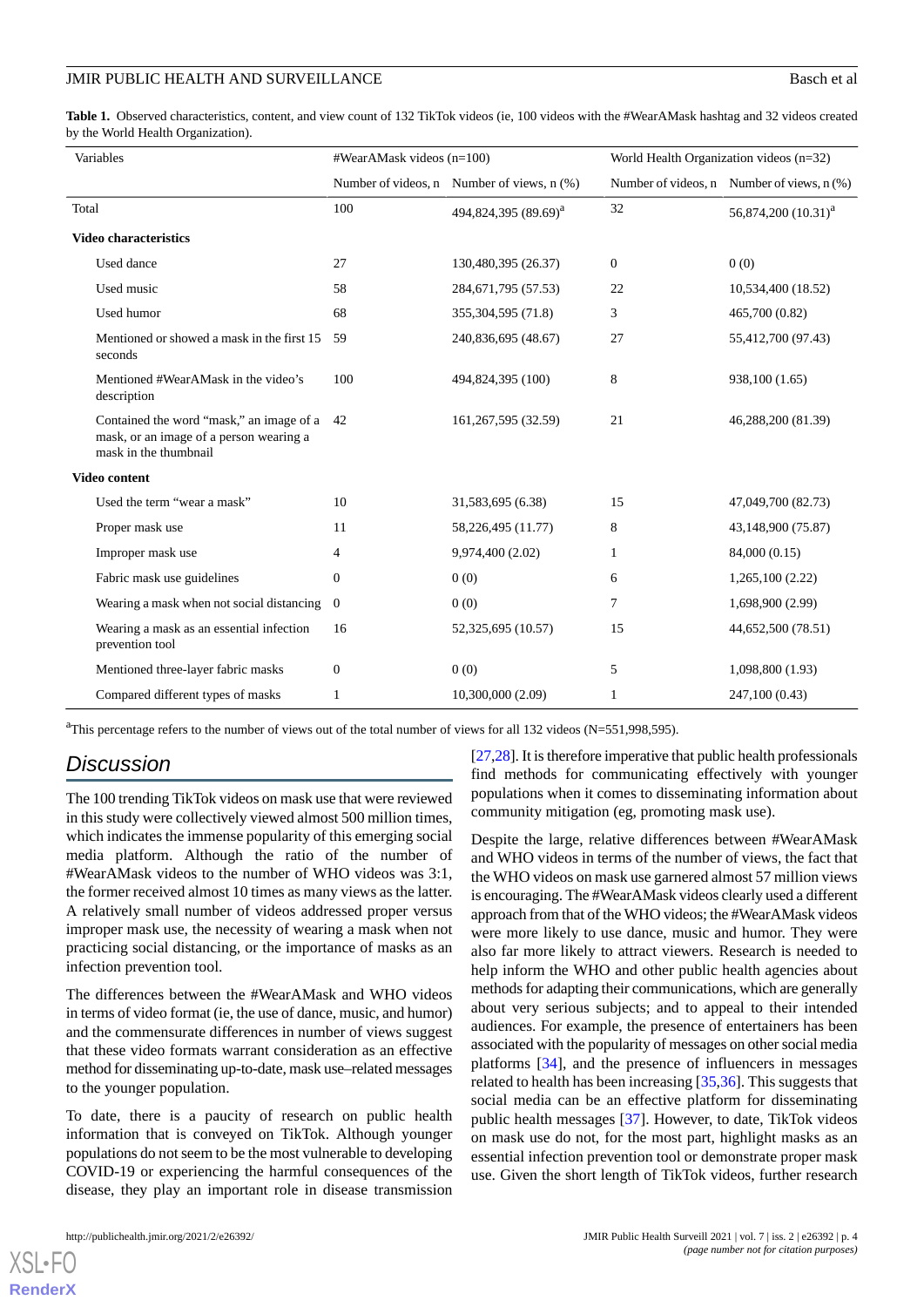### JMIR PUBLIC HEALTH AND SURVEILLANCE **Basis** Basch et al.

is needed to determine the types of messages that can effectively be conveyed on this platform.

This study had several limitations and delimitations. First, the content on TikTok fluctuates on a constant basis, and our study was cross-sectional in design. Therefore, we could not generalize our findings to different time periods. Second, the sample of videos that we analyzed was relatively small, given the large volume of posts on TikTok. Third, we could not distinguish the number views from the number of viewers, as we did not know whether the same users viewed a video multiple times. Fourth, we could not determine whether the videos were viewed in their entirety. Furthermore, this study was delimited to focus specifically on masks, which are an effective infection prevention tool [\[38](#page-5-21),[39\]](#page-6-0) given the airborne nature of SARS-CoV-2 (ie, the virus that causes COVID-19) [\[40](#page-6-1),[41\]](#page-6-2). However, there are other hashtags that also promote mask use. We selected #WearAMask because it had the largest number

of collective views (ie, about 4.5 billion views at the time the data was coded) [\[29](#page-5-12)]. There are also other organizations that have posted videos on TikTok; however, the WHO has been noted as the most popular [\[31](#page-5-14)].

Despite these limitations and delimitations, this study is one of the first to describe how TikTok is being used to mitigate the community spread of COVID-19 by promoting mask use. The nature of this medium presents challenges for conveying complex information. Nevertheless, because of its widespread reach, TikTok has great potential in conveying important public health messages to various segments of the population. Future research is needed to develop methods for applying the characteristics of highly viewed videos to public health messages. This is necessary for helping people make informed decisions about health promotion and disease prevention in general, and COVID-19–related mask use in particular.

## **Conflicts of Interest**

<span id="page-4-0"></span>None declared.

### <span id="page-4-1"></span>**References**

- <span id="page-4-2"></span>1. Coronavirus disease (COVID-19) pandemic. World Health Organization. URL: [https://www.who.int/emergencies/diseases/](https://www.who.int/emergencies/diseases/novel-coronavirus-2019) [novel-coronavirus-2019](https://www.who.int/emergencies/diseases/novel-coronavirus-2019) [accessed 2020-11-29]
- <span id="page-4-3"></span>2. Kim L, Fast SM, Markuzon N. Incorporating media data into a model of infectious disease transmission. PLoS One 2019 Feb 04;14(2):e0197646. [doi: [10.1371/journal.pone.0197646](http://dx.doi.org/10.1371/journal.pone.0197646)] [Medline: [30716139\]](http://www.ncbi.nlm.nih.gov/entrez/query.fcgi?cmd=Retrieve&db=PubMed&list_uids=30716139&dopt=Abstract)
- <span id="page-4-4"></span>3. Novel coronavirus (2019-nCoV): Situation report 13. World Health Organization. URL: [https://www.who.int/docs/](https://www.who.int/docs/default-source/coronaviruse/situation-reports/20200202-sitrep-13-ncov-v3.pdf) [default-source/coronaviruse/situation-reports/20200202-sitrep-13-ncov-v3.pdf](https://www.who.int/docs/default-source/coronaviruse/situation-reports/20200202-sitrep-13-ncov-v3.pdf) [accessed 2020-11-07]
- <span id="page-4-5"></span>4. Katella K. A COVID-19 'infodemic'? How to make sense of what you're reading. Yale Medicine. URL: [https://www.](https://www.yalemedicine.org/stories/covid-19-infodemic/) [yalemedicine.org/stories/covid-19-infodemic/](https://www.yalemedicine.org/stories/covid-19-infodemic/) [accessed 2020-11-24]
- <span id="page-4-6"></span>5. Barua Z, Barua S, Aktar S, Kabir N, Li M. Effects of misinformation on COVID-19 individual responses and recommendations for resilience of disastrous consequences of misinformation. Progress in Disaster Science 2020 Dec;8:100119 [\[FREE Full text](https://www.sciencedirect.com/science/article/pii/S2590061720300569?via%3Dihub)] [doi: [10.1016/j.pdisas.2020.100119](http://dx.doi.org/10.1016/j.pdisas.2020.100119)]
- <span id="page-4-7"></span>6. Merchant RM, Asch DA. Protecting the value of medical science in the age of social media and "fake news". JAMA 2018 Dec 18;320(23):2415-2416. [doi: [10.1001/jama.2018.18416\]](http://dx.doi.org/10.1001/jama.2018.18416) [Medline: [30453315](http://www.ncbi.nlm.nih.gov/entrez/query.fcgi?cmd=Retrieve&db=PubMed&list_uids=30453315&dopt=Abstract)]
- <span id="page-4-8"></span>7. Jurkowitz M, Mitchell A, Oliphant JB, Shearer E. Americans who rely most on White House for COVID-19 news more likely to downplay the pandemic. Pew Research Center. 2020 May 20. URL: [https://www.journalism.org/2020/05/20/](https://www.journalism.org/2020/05/20/americans-who-rely-most-on-white-house-for-covid-19-news-more-likely-to-downplay-the-pandemic/) [americans-who-rely-most-on-white-house-for-covid-19-news-more-likely-to-downplay-the-pandemic/](https://www.journalism.org/2020/05/20/americans-who-rely-most-on-white-house-for-covid-19-news-more-likely-to-downplay-the-pandemic/) [accessed 2020-12-02]
- <span id="page-4-9"></span>8. Basch CH, Hillyer GC, Erwin ZM, Mohlman J, Cosgrove A, Quinones N. News coverage of the COVID-19 pandemic: Missed opportunities to promote health sustaining behaviors. Infect Dis Health 2020 Aug;25(3):205-209 [\[FREE Full text](http://europepmc.org/abstract/MED/32426559)] [doi: [10.1016/j.idh.2020.05.001\]](http://dx.doi.org/10.1016/j.idh.2020.05.001) [Medline: [32426559\]](http://www.ncbi.nlm.nih.gov/entrez/query.fcgi?cmd=Retrieve&db=PubMed&list_uids=32426559&dopt=Abstract)
- 9. Basch CH, Kecojevic A, Wagner VH. Coverage of the COVID-19 Pandemic in the Online Versions of Highly Circulated U.S. Daily Newspapers. J Community Health 2020 Dec; 45(6): 1089-1097 [[FREE Full text](http://europepmc.org/abstract/MED/32902813)] [doi: [10.1007/s10900-020-00913-w\]](http://dx.doi.org/10.1007/s10900-020-00913-w) [Medline: [32902813\]](http://www.ncbi.nlm.nih.gov/entrez/query.fcgi?cmd=Retrieve&db=PubMed&list_uids=32902813&dopt=Abstract)
- 10. Basch CH, Hillyer GC, Jaime C. COVID-19 on TikTok: harnessing an emerging social media platform to convey important public health messages. Int J Adolesc Med Health. Epub ahead of print 2020 Aug 10. [doi: [10.1515/ijamh-2020-0111](http://dx.doi.org/10.1515/ijamh-2020-0111)] [Medline: [32776899](http://www.ncbi.nlm.nih.gov/entrez/query.fcgi?cmd=Retrieve&db=PubMed&list_uids=32776899&dopt=Abstract)]
- 11. Basch CH, Hillyer GC, Meleo-Erwin ZC, Jaime CJ, Mohlman J, Basch CE. Preventive behaviors conveyed on YouTube to mitigate transmission of COVID-19: Cross-sectional study. JMIR Public Health Surveill 2020 Apr 02;6(2):e18807 [\[FREE](https://publichealth.jmir.org/2020/2/e18807/) [Full text\]](https://publichealth.jmir.org/2020/2/e18807/) [doi: [10.2196/18807\]](http://dx.doi.org/10.2196/18807) [Medline: [32240096](http://www.ncbi.nlm.nih.gov/entrez/query.fcgi?cmd=Retrieve&db=PubMed&list_uids=32240096&dopt=Abstract)]
- <span id="page-4-10"></span>12. Abd-Alrazaq A, Alhuwail D, Househ M, Hamdi M, Shah Z. Top concerns of tweeters during the COVID-19 pandemic: Infoveillance study. J Med Internet Res 2020 Apr 21;22(4):e19016 [[FREE Full text](https://www.jmir.org/2020/4/e19016/)] [doi: [10.2196/19016\]](http://dx.doi.org/10.2196/19016) [Medline: [32287039](http://www.ncbi.nlm.nih.gov/entrez/query.fcgi?cmd=Retrieve&db=PubMed&list_uids=32287039&dopt=Abstract)]
- 13. González-Padilla DA, Tortolero-Blanco L. Social media influence in the COVID-19 pandemic. Int Braz J Urol 2020 Jul;46(suppl.1):120-124 [[FREE Full text](https://www.intbrazjurol.com.br/pdf/vol46S1/IBJU2020S121.pdf)] [doi: [10.1590/S1677-5538.IBJU.2020.S121\]](http://dx.doi.org/10.1590/S1677-5538.IBJU.2020.S121) [Medline: [32550706\]](http://www.ncbi.nlm.nih.gov/entrez/query.fcgi?cmd=Retrieve&db=PubMed&list_uids=32550706&dopt=Abstract)
- 14. Li J, Xu Q, Cuomo R, Purushothaman V, Mackey T. Data mining and content analysis of Chinese social media platform Weibo during early COVID-19 Outbreak: A retrospective observational infoveillance study. JMIR Public Health Surveill 2020 Apr 14;6(2):e18700 [[FREE Full text\]](http://publichealth.jmir.org/2015/2/e7/) [doi: [10.2196/18700](http://dx.doi.org/10.2196/18700)] [Medline: [32293582](http://www.ncbi.nlm.nih.gov/entrez/query.fcgi?cmd=Retrieve&db=PubMed&list_uids=32293582&dopt=Abstract)]

[XSL](http://www.w3.org/Style/XSL)•FO **[RenderX](http://www.renderx.com/)**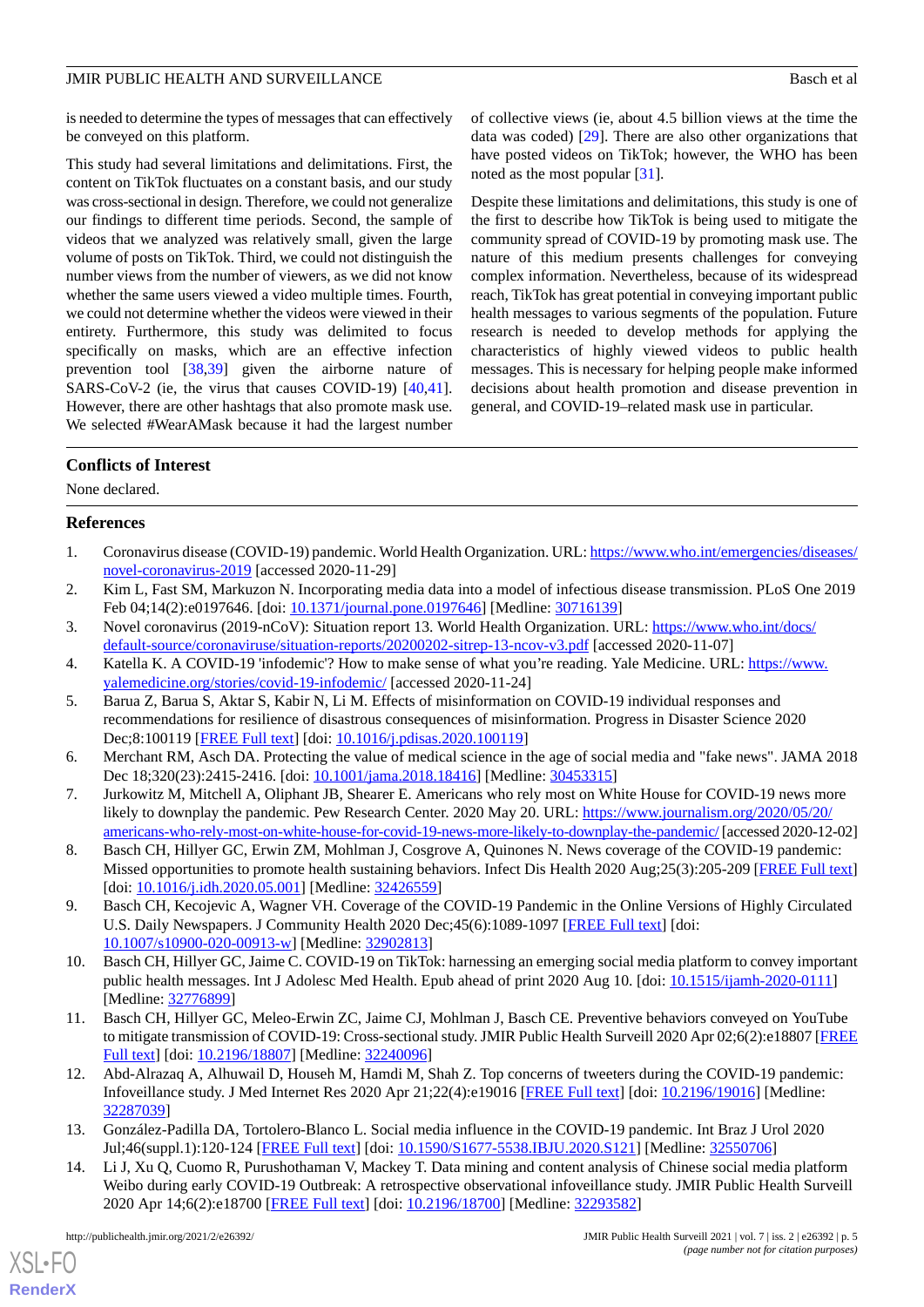### JMIR PUBLIC HEALTH AND SURVEILLANCE **Basis** Basch et al.

- <span id="page-5-0"></span>15. Fox S, Duggan M. Health online 2013. Pew Research Center. 2013 Jan 15. URL: [https://www.pewresearch.org/internet/](https://www.pewresearch.org/internet/2013/01/15/health-online-2013/) [2013/01/15/health-online-2013/](https://www.pewresearch.org/internet/2013/01/15/health-online-2013/) [accessed 2020-11-16]
- <span id="page-5-2"></span><span id="page-5-1"></span>16. Social media fact sheet. Pew Research Center. URL:<https://www.pewresearch.org/internet/fact-sheet/social-media/> [accessed] 2020-12-04]
- 17. Sell TK, Hosangadi D, Trotochaud M. Misinformation and the US Ebola communication crisis: analyzing the veracity and content of social media messages related to a fear-inducing infectious disease outbreak. BMC Public Health 2020 May 07;20(1):550 [[FREE Full text\]](https://bmcpublichealth.biomedcentral.com/articles/10.1186/s12889-020-08697-3) [doi: [10.1186/s12889-020-08697-3](http://dx.doi.org/10.1186/s12889-020-08697-3)] [Medline: [32375715](http://www.ncbi.nlm.nih.gov/entrez/query.fcgi?cmd=Retrieve&db=PubMed&list_uids=32375715&dopt=Abstract)]
- 18. Basch CH, Basch CE, Ruggles KV, Hammond R. Coverage of the Ebola virus disease epidemic on YouTube. Disaster Med Public Health Prep 2015 Oct;9(5):531-535. [doi: [10.1017/dmp.2015.77](http://dx.doi.org/10.1017/dmp.2015.77)] [Medline: [26088275](http://www.ncbi.nlm.nih.gov/entrez/query.fcgi?cmd=Retrieve&db=PubMed&list_uids=26088275&dopt=Abstract)]
- <span id="page-5-3"></span>19. Larson HJ. The biggest pandemic risk? Viral misinformation. Nature Magazine. 2018 Oct 18. URL: [https://media.nature.com/](https://media.nature.com/original/magazine-assets/d41586-018-07034-4/d41586-018-07034-4.pdf) [original/magazine-assets/d41586-018-07034-4/d41586-018-07034-4.pdf](https://media.nature.com/original/magazine-assets/d41586-018-07034-4/d41586-018-07034-4.pdf) [accessed 2020-12-04]
- <span id="page-5-4"></span>20. Coren MJ. How to communicate in a postmodern pandemic. Quartz. 2020 May 07. URL: [https://qz.com/1852552/](https://qz.com/1852552/past-pandemics-show-the-danger-of-misinformation-during-covid-19/) [past-pandemics-show-the-danger-of-misinformation-during-covid-19/](https://qz.com/1852552/past-pandemics-show-the-danger-of-misinformation-during-covid-19/) [accessed 2020-12-04]
- <span id="page-5-5"></span>21. Vosoughi S, Roy D, Aral S. The spread of true and false news online. Science 2018 Dec 09;359(6380):1146-1151. [doi: [10.1126/science.aap9559\]](http://dx.doi.org/10.1126/science.aap9559) [Medline: [29590045](http://www.ncbi.nlm.nih.gov/entrez/query.fcgi?cmd=Retrieve&db=PubMed&list_uids=29590045&dopt=Abstract)]
- <span id="page-5-6"></span>22. Pennycook G, Rand D. The right way to fight fake news. The New York Times. 2020 Mar 24. URL: [https://www.](https://www.nytimes.com/2020/03/24/opinion/fake-news-social-media.html) [nytimes.com/2020/03/24/opinion/fake-news-social-media.html](https://www.nytimes.com/2020/03/24/opinion/fake-news-social-media.html) [accessed 2020-12-04]
- <span id="page-5-7"></span>23. Fighting Fake News workshop report. Yale Law School. URL: [https://law.yale.edu/sites/default/files/area/center/isp/](https://law.yale.edu/sites/default/files/area/center/isp/documents/fighting_fake_news_-_workshop_report.pdf) [documents/fighting\\_fake\\_news\\_-\\_workshop\\_report.pdf](https://law.yale.edu/sites/default/files/area/center/isp/documents/fighting_fake_news_-_workshop_report.pdf) [accessed 2020-12-04]
- <span id="page-5-8"></span>24. Marks M. How state officials are trying to use TikTok to stop the spread of COVID-19. KUT Radio. 2020 Aug 20. URL: <https://www.kut.org/post/how-state-officials-are-trying-use-tiktok-stop-spread-covid-19> [accessed 2020-12-04]
- <span id="page-5-9"></span>25. Sehl K. Everything brands need to know about TikTok in 2020. Hootsuite. 2020 Mar 02. URL: [https://blog.hootsuite.com/](https://blog.hootsuite.com/what-is-tiktok/) [what-is-tiktok/](https://blog.hootsuite.com/what-is-tiktok/) [accessed 2020-12-04]
- <span id="page-5-10"></span>26. COVID-19 provisional counts - Weekly updates by select demographic and geographic characteristics. Centers for Disease Control and Prevention. URL: [https://www.cdc.gov/nchs/nvss/vsrr/covid\\_weekly/index.htm#AgeAndSex](https://www.cdc.gov/nchs/nvss/vsrr/covid_weekly/index.htm#AgeAndSex) [accessed] 2020-12-04]
- <span id="page-5-11"></span>27. Schwartz NG, Moorman AC, Makaretz A, Chang KT, Chu VT, Szablewski CM, et al. Adolescent with COVID-19 as the source of an outbreak at a 3-week family gathering — four states, June–July 2020. MMWR Morb Mortal Wkly Rep 2020 Oct 09;69(40):1457-1459. [doi: [10.15585/mmwr.mm6940e2\]](http://dx.doi.org/10.15585/mmwr.mm6940e2) [Medline: [33031365](http://www.ncbi.nlm.nih.gov/entrez/query.fcgi?cmd=Retrieve&db=PubMed&list_uids=33031365&dopt=Abstract)]
- <span id="page-5-13"></span><span id="page-5-12"></span>28. Park YJ, Choe YJ, Park O, Park SY, Kim YM, Kim J, COVID-19 National Emergency Response Center, Epidemiology and Case Management Team. Contact tracing during coronavirus disease outbreak, South Korea, 2020. Emerg Infect Dis 2020 Oct;26(10):2465-2468. [doi: [10.3201/eid2610.201315](http://dx.doi.org/10.3201/eid2610.201315)] [Medline: [32673193](http://www.ncbi.nlm.nih.gov/entrez/query.fcgi?cmd=Retrieve&db=PubMed&list_uids=32673193&dopt=Abstract)]
- <span id="page-5-14"></span>29. #wearamask hashtag videos on TikTok. TikTok. URL:<https://www.tiktok.com/tag/wearamask> [accessed 2020-12-04]
- <span id="page-5-15"></span>30. A guide to hashtags on TikTok. Boosted. URL: <https://boosted.lightricks.com/a-guide-to-hashtags-on-tiktok/> [accessed 2020-12-04]
- <span id="page-5-16"></span>31. Lozan T. [Case Study] Governmental and non-governmental organizations are using TikTok for COVID-19 campaigns. SocialInsider. 2020 Apr 14. URL: <https://www.socialinsider.io/blog/ngo-tiktok-campaigns/> [accessed 2020-12-04]
- <span id="page-5-17"></span>32. Infographic - Understanding the difference. Centers for Disease Control and Prevention. URL: [https://www.cdc.gov/niosh/](https://www.cdc.gov/niosh/npptl/pdfs/UnderstandDifferenceInfographic-508.pdf) [npptl/pdfs/UnderstandDifferenceInfographic-508.pdf](https://www.cdc.gov/niosh/npptl/pdfs/UnderstandDifferenceInfographic-508.pdf) [accessed 2020-12-04]
- <span id="page-5-18"></span>33. Coronavirus disease (COVID-19) advice for the public: When and how to use masks. World Health Organization. URL: <https://www.who.int/emergencies/diseases/novel-coronavirus-2019/advice-for-public/when-and-how-to-use-masks>[accessed 2020-12-04]
- <span id="page-5-19"></span>34. Basch CE, Basch CH, Hillyer GC, Jaime C. The role of YouTube and the entertainment industry in saving lives by educating and mobilizing the public to adopt behaviors for community mitigation of COVID-19: Successive sampling design study. JMIR Public Health Surveill 2020 Apr 21;6(2):e19145. [doi: [10.2196/19145\]](http://dx.doi.org/10.2196/19145) [Medline: [32297593\]](http://www.ncbi.nlm.nih.gov/entrez/query.fcgi?cmd=Retrieve&db=PubMed&list_uids=32297593&dopt=Abstract)
- <span id="page-5-20"></span>35. Vallone D, Smith A, Kenney T, Greenberg M, Hair E, Cantrell J, et al. Agents of social change: A model for targeting and engaging Generation Z across platforms - How a nonprofit rebuilt an advertising campaign to curb smoking by teens and young adults. J Advert Res 2016 Dec 01;56(4):414-425. [doi: [10.2501/jar-2016-046](http://dx.doi.org/10.2501/jar-2016-046)]
- <span id="page-5-21"></span>36. Hair E, Pitzer L, Bennett M, Halenar M, Rath J, Cantrell J, et al. Harnessing youth and young adult culture: Improving the reach and engagement of the truth® campaign. J Health Commun 2017 May 26;22(7):568-575 [[FREE Full text](https://doi.org/10.1080/10810730.2017.1325420)] [doi: [10.1080/10810730.2017.1325420\]](http://dx.doi.org/10.1080/10810730.2017.1325420)
- 37. Gough A, Hunter RF, Ajao O, Jurek A, McKeown G, Hong J, et al. Tweet for behavior change: Using social media for the dissemination of public health messages. JMIR Public Health Surveill 2017 Mar 23;3(1):e14 [\[FREE Full text\]](http://publichealth.jmir.org/2017/1/e14/) [doi: [10.2196/publichealth.6313\]](http://dx.doi.org/10.2196/publichealth.6313) [Medline: [28336503\]](http://www.ncbi.nlm.nih.gov/entrez/query.fcgi?cmd=Retrieve&db=PubMed&list_uids=28336503&dopt=Abstract)
- 38. Scientific brief: Community use of cloth masks to control the spread of SARS-CoV-2. Centers for Disease Control and Prevention. URL: [https://www.cdc.gov/coronavirus/2019-ncov/more/masking-science-sars-cov2.](https://www.cdc.gov/coronavirus/2019-ncov/more/masking-science-sars-cov2.html#:~:text=SARS%2DCoV%2D2%20infection%20is,of%20SARS%2DCoV%2D2) [html#:~:text=SARS%2DCoV%2D2%20infection%20is,of%20SARS%2DCoV%2D2](https://www.cdc.gov/coronavirus/2019-ncov/more/masking-science-sars-cov2.html#:~:text=SARS%2DCoV%2D2%20infection%20is,of%20SARS%2DCoV%2D2) [accessed 2020-12-04]

[XSL](http://www.w3.org/Style/XSL)•FO **[RenderX](http://www.renderx.com/)**